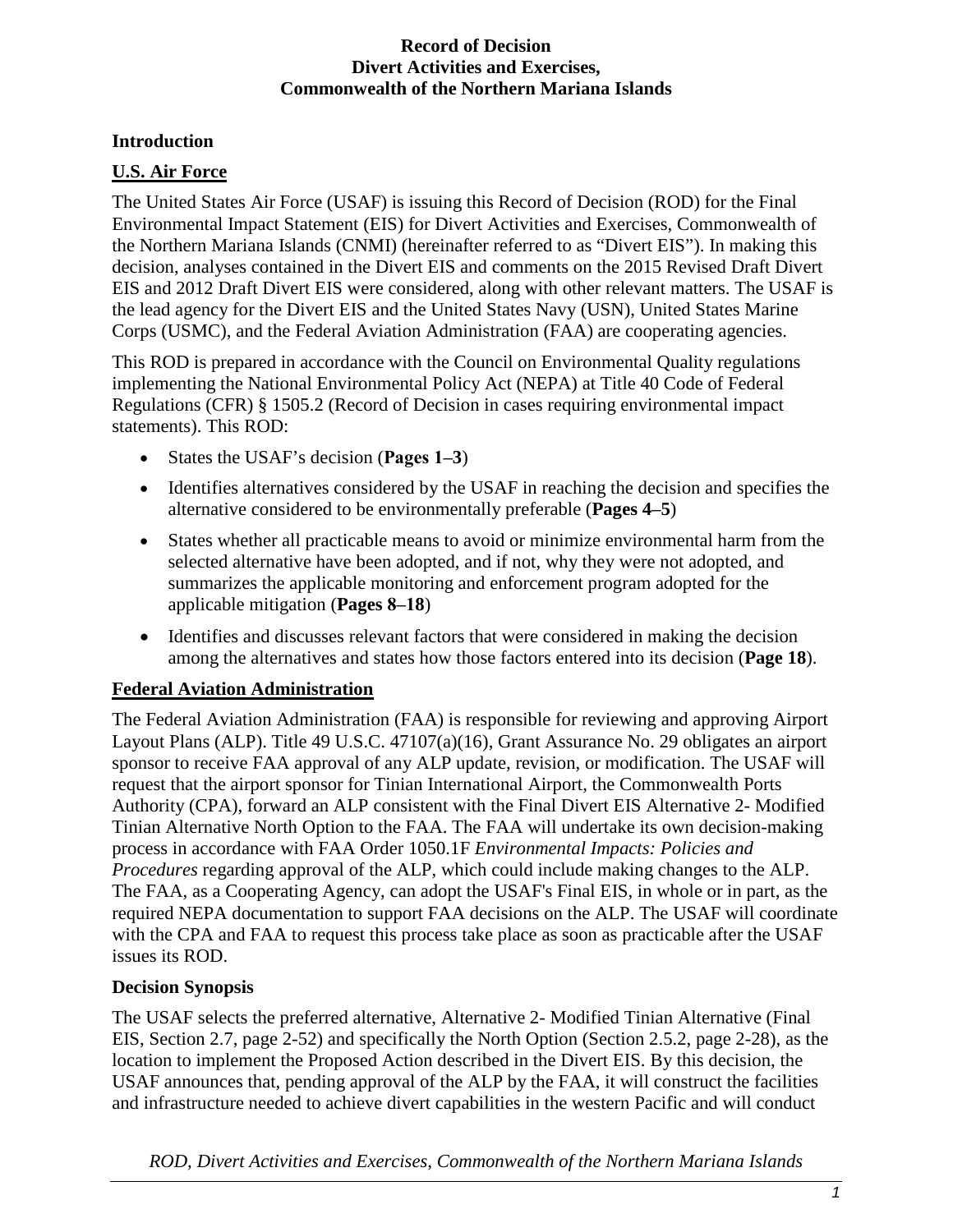military exercises at the selected location. An explanation of the activities addressed under this decision is provided below.

**Construction Phase**. All construction will be consistent with an ALP as submitted by the CPA to and approved by the FAA.

All proposed construction will also conform to Unified Facilities Criteria (UFC) 3-260-1, *Airfield and Heliport Planning and Design,* and Department of Defense (DOD), USAF, and FAA criteria, as applicable, including FAA Advisory Circular 150/5300-13A, *Airport Design*.

The USAF will construct the following on the north side of the Tinian International Airport:

- A parking apron with ballfield-type lighting that could accommodate up to 12 KC-135s
- A cargo pad
- A maintenance facility
- An access road to provide an entrance to the proposed infrastructure and specifically the fuel tanks, parking apron, and cargo pad
- A fire suppression system that would consist of fire water pumps, tanks, and well(s)
- 220,000 bbls of fuel storage. The fuel storage tanks system will include fuel pumps, valves, filtration systems, an emergency generator, and concrete work. Additional fuelsrelated infrastructure to facilitate receipt and offload of fuel into the fuel tanks will include a fuel transfer pump house and pumps; truck offload fill stands; a refueler parking area; and associated piping, filtration, and valves. A Hydrant Refueling System will be installed as a part of the proposed fuel tanks
- Taxiways to provide access between the runway, parking apron, and cargo pad
- Realignment of 8th Avenue to accommodate the taxiway.

The USAF will also construct 100,000 bbls of fuel storage and associated fuels infrastructure at the Port of Tinian. Fuel will be transferred from the seaport to the airport using standard fuel transfer tank trucks. The USAF may develop a more efficient alternative means of transporting fuel to the airport, which would be supported by additional environmental impact analysis.

**Implementation Phase.** The USAF will utilize Tinian International Airport for military divert operations, humanitarian assistance staging, exercises, and other aircraft support activities.

Military exercises utilizing cargo, tanker, and similar aircraft such as the KC-135 will occur at Tinian International Airport. The USAF will conduct a maximum of 720 operations (i.e., 360 take-offs and 360 landings) by KC-135 or similar aircraft annually. All operations will take place within a maximum of 8 weeks per year of exercises at Tinian International Airport. All aircraft flown to and from Tinian International Airport as part of military exercises will have the same or similar noise profile and air emissions as the KC-135.

To support military exercises, jet fuel will be offloaded at a fuel offloading facility at the seaport from vessels capable of navigating the harbor and will be received through the existing commercial supply chain. Fuel will be transferred from the seaport to the airport. Jet aircraft refueling capability will be provided by a Hydrant Refueling System.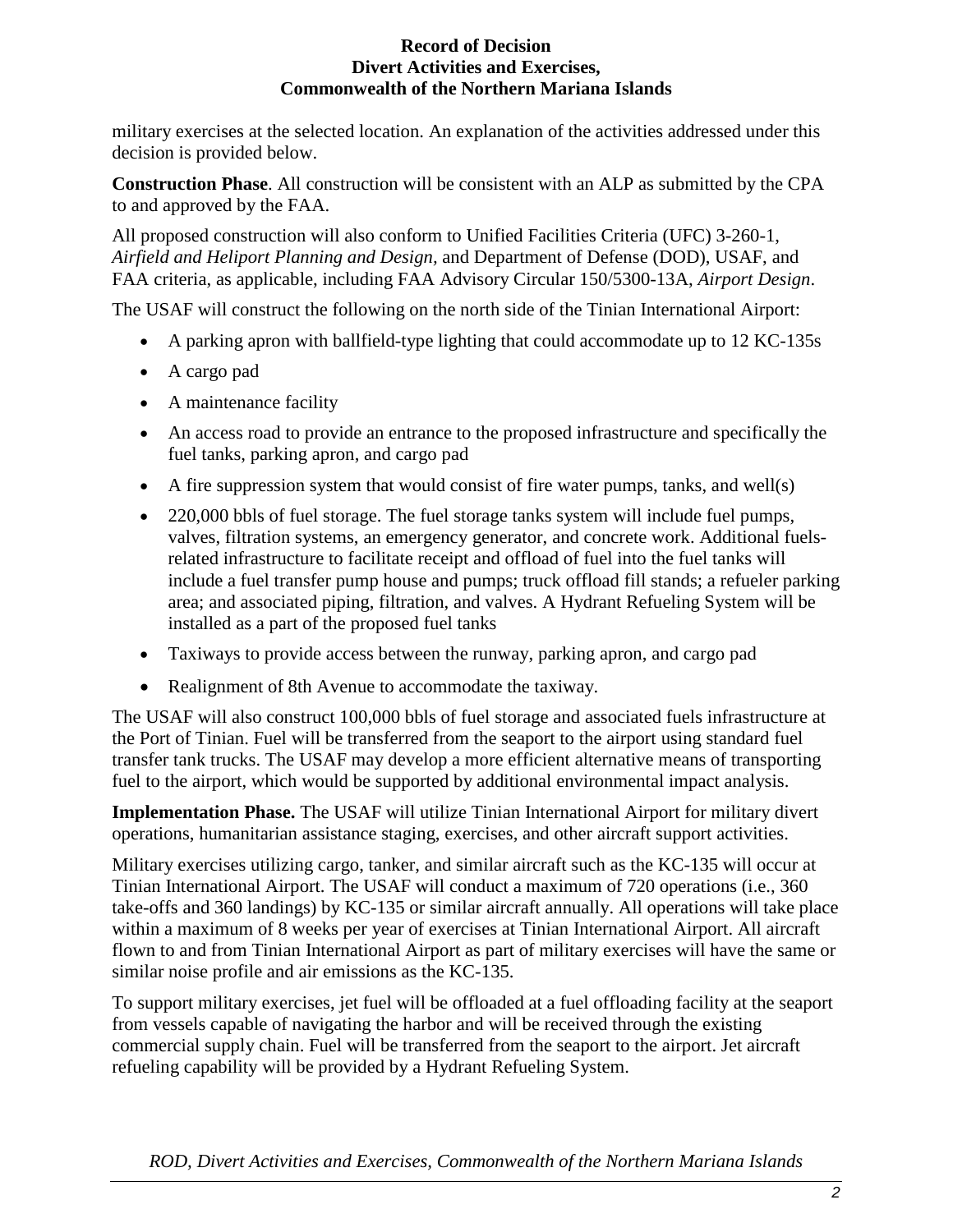Up to 265 temporarily assigned personnel will be located on Tinian during a Divert military exercise event. The USAF will accommodate personnel in commercial lodging during exercises. Medical care will be provided by military personnel on Tinian in non-life-threatening situations. In an emergency, medical care will be provided by military personnel, and will occur at Saipan Hospital under an agreement with the hospital.

# **Background**

The USAF proposed to improve an existing airport or airports in the Mariana Islands region in support of expanding mission requirements and to achieve divert capabilities in the western Pacific. Under this action, the USAF proposed to construct facilities and infrastructure to support cargo, tanker, and similar aircraft and associated support personnel for divert operations, periodic exercises, and humanitarian assistance and disaster relief. The purpose of the Proposed Action is to establish additional divert capabilities to support and conduct current, emerging, and future USAF exercises, while ensuring the capability to meet mission requirements, in the event that access to Andersen Air Force Base (AFB) or other western Pacific locations is limited or denied. The Proposed Action is needed because there is no existing divert or contingency airfield on U.S. territory in the western Pacific that is designed and designated to provide strategic operational and exercise capabilities for U.S. forces when needed and humanitarian assistance and disaster relief in times of natural or man-made disasters.

In June 2012, the USAF released the Draft Divert EIS. The 2012 Draft Divert EIS analyzed two alternative locations in the CNMI for the Proposed Action: Francisco C. Ada/Saipan International Airport and the Port of Saipan on Saipan, and Tinian International Airport and the Port of Tinian on Tinian. The 2012 Draft Divert EIS (Federal Register, Vol. 77, page 34041, June 8, 2012) identified Saipan as the Preferred Alternative.

The USAF received over 200 individual comments on the Draft Divert EIS from Federal, territory, and commonwealth agencies; political stakeholders; and the general public. Many comments received on the 2012 Draft Divert EIS recommended the USAF consider Tinian as the Preferred Alternative and consider an option for construction on the north side of the Tinian International Airport. Comments also expressed concern over potential impacts related to munitions storage and fighter jet aircraft operations. The USAF determined the policies and objectives of NEPA would be best served by preparing and releasing a Revised Draft Divert EIS to seek additional comments on changes made as a result of comments received on the 2012 Draft Divert EIS.

The Revised Draft Divert EIS, released in October 2015 (Federal Register, Vol. 80, page 62526, October 16, 2015), presented three modified alternatives that represented a reduced capability from that analyzed in the 2012 Draft Divert EIS: a Modified Saipan Alternative, a Modified Tinian Alternative, and a Hybrid Modified Alternative. The Hybrid Modified Alternative combined development on both Saipan and Tinian; however, it focused most development and operations on Tinian. The USAF removed elements from the Proposed Action as presented in each of the three modified alternatives in the 2015 Revised Draft Divert EIS, including runway extension, permanent navigational aids, aircraft hangar, munitions storage facilities, arm/disarm pad, tent billeting, and fighter aircraft operations. The USAF also reduced the total number of proposed aircraft operations from 1,920 take-offs or landings to 720 take-offs or landings. An "operation" is considered to be either one take-off or one landing. The USAF also added elements to the Proposed Action in the 2015 Revised Draft Divert EIS that were not previously analyzed in the 2012 Draft Divert EIS. These elements were required due to revisions in the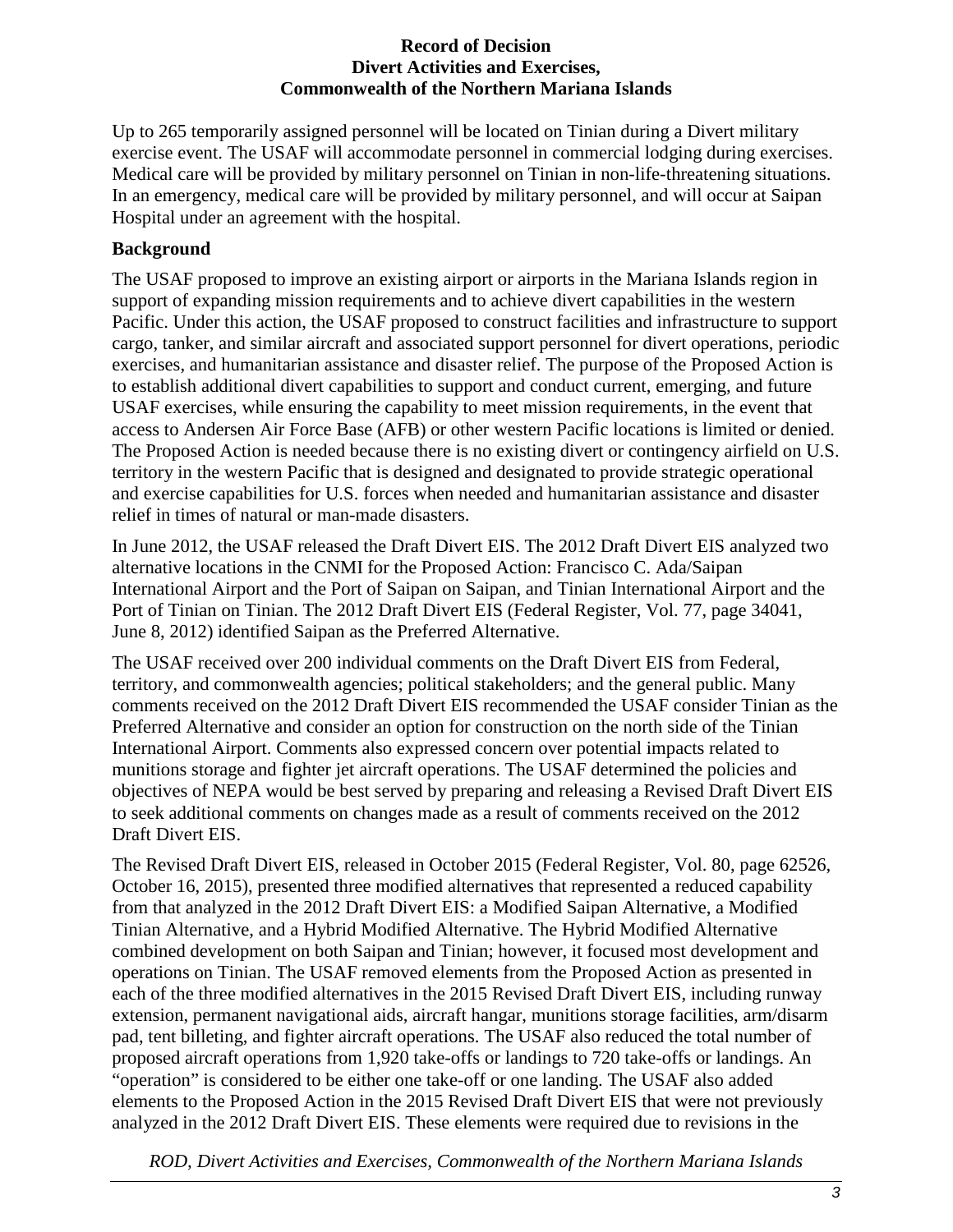alternatives developed through continued coordination with the Federal and CNMI government agencies, and in consideration of public comments. The 2015 Revised Draft Divert EIS did not identify a Preferred Alternative.

The Final Divert EIS, released in September 2016 (Federal Register Vol. 81, page 66013, September 26, 2016), presented the same modified alternatives as those presented in the 2015 Revised Draft Divert EIS. The modified alternatives meet USAF operational selection standards while incorporating input received during the 2012 Draft Divert EIS and 2015 Revised Draft Divert EIS public review periods. The Final Divert EIS identified Alternative 2- Modified Tinian Alternative as the Preferred Alternative. There are two options under the preferred alternative; construction and implementation could occur on either the south side or the north side of Tinian International Airport.

## **Alternatives Considered**

The following selection standards were developed based on USAF operational requirements for proposed airport improvements, fuel storage, and flight operations (Final EIS, Section 2.1.1, page 2-11; Table 2.4-1, page 2-19, et al). The selection standards were then applied to possible site locations, or combinations of sites, identified during scoping and the 2012 Draft Divert EIS comment period to select those considered reasonable for implementing the Proposed Action. Reasonable alternatives were carried forward for detailed analysis in the 2015 Revised Draft Divert EIS and Final Divert EIS. To be considered reasonable, the selection standards require that an alternative:

- Be located in a U.S. territory
- Be located outside the average diameter of a typhoon from Andersen AFB (i.e., storm radius)
- Provide an airfield that has land available for development
- Provide an airfield that has existing functional infrastructure available for development and expansion
- Be located within the Mariana Islands Range Complex training area
- Provide a seaport that has existing fuel-receiving capabilities at the port of debarkation.

The USAF initially considered potential divert airfield locations across the Pacific Rim, as described in the Final EIS (Section 2.4, page 2-11), but these locations fall outside of the USAFestablished selection standards. For this reason, the following Pacific locations with airfield assets were considered and dismissed from analysis during the development of the Proposed Action and were not be addressed in the Final EIS: Kwajalein Atoll, Midway, Hawai'i, Wake Island Airfield, and the Aleutian Islands.

As a result of public and other stakeholder comments received during the scoping process and the public comment period for the 2012 Draft Divert EIS, the USAF considered several locations, or combinations of locations, to meet the purpose of and need for the Proposed Action. Existing FAA-regulated airports in the Mariana Islands region considered include Francisco C.

Ada/Saipan International Airport (Saipan International Airport), Saipan; Tinian International Airport (which includes portions of West Field located on CPA property), Tinian; Rota International Airport, Rota, in CNMI; and A.B. Won Pat International Airport, Guam. Additional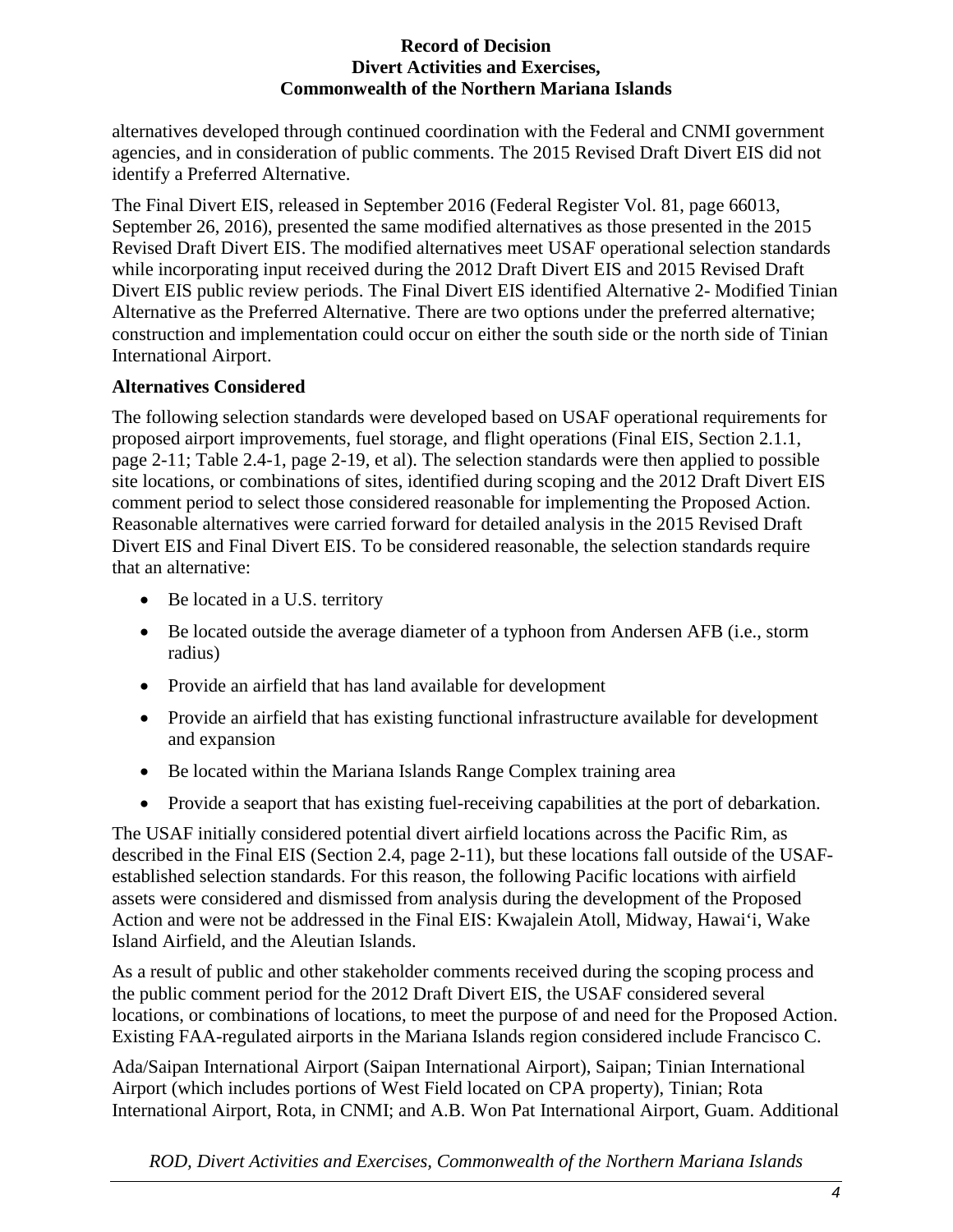location options considered included former World War II airfields and closed military airfields on Guam and in CNMI. Specifically, the USAF considered North Field and the portions of West Field located within the Military Lease Area.

The evaluation of possible locations identified two alternative locations that individually or combined meet, or have the ability to meet, each selection standard. Accordingly, Tinian (Tinian International Airport and the Port of Tinian) and Saipan (Saipan International Airport and the Port of Saipan) are able to individually or jointly meet the purpose of and need for the Proposed Action. The identification of these reasonable alternative locations led to the development of the three alternatives for the Proposed Action analyzed in the 2015 Revised Draft Divert EIS and Final Divert EIS: the modified Saipan alternative, the modified Tinian alternative, and the hybrid modified alternative. These alternatives and the No Action Alternative are described in Sections 2.5 and 2.6 in the Final Divert EIS.

## **Environmentally Preferable Alternative**

The environmentally preferable alternative is considered to be the No Action Alternative. The No Action Alternative constitutes the baseline conditions at each alternative location and would not substantially change existing environmental conditions. Impacts under the No Action Alternative could be expected on Saipan because, without airport improvements, emergency divert landings could interrupt and impact commercial operations and cause damage to airport infrastructure.

## **Public Involvement**

The public involvement accomplished by the USAF is discussed in the Final Divert EIS in Section 1.7. Public notices and meetings were accomplished as follows:

- Notice of Intent to Prepare an EIS, Federal Register, Vol. 76, page 59664, September 27, 2011
- Scoping Period September 27, 2011, through November 10, 2011
- Scoping Meetings
	- o October 13, 2011 Barrigada Mayor's Office, Guam
	- o October 14, 2011 Dededo Mayor's Office/Senior Center, Guam
	- o October 17, 2011 Saipan Multi-Purpose Center, Saipan
	- o October 18, 2011 Tinian Elementary School, Tinian
	- o October 20, 2011 Rota Elementary School, Rota
- Notice of Availability (NOA) of Draft Divert EIS, Federal Register, Vol. 77, page 34041, June 8, 2012
- Draft Divert EIS Public Review Period June 8, 2012, through July 23, 2012
- Draft Divert EIS Pre-hearing community outreach meetings
	- o June 23, 2012 Koblerville Elementary School, Saipan
	- o June 24, 2012 Dandan Elementary School, Saipan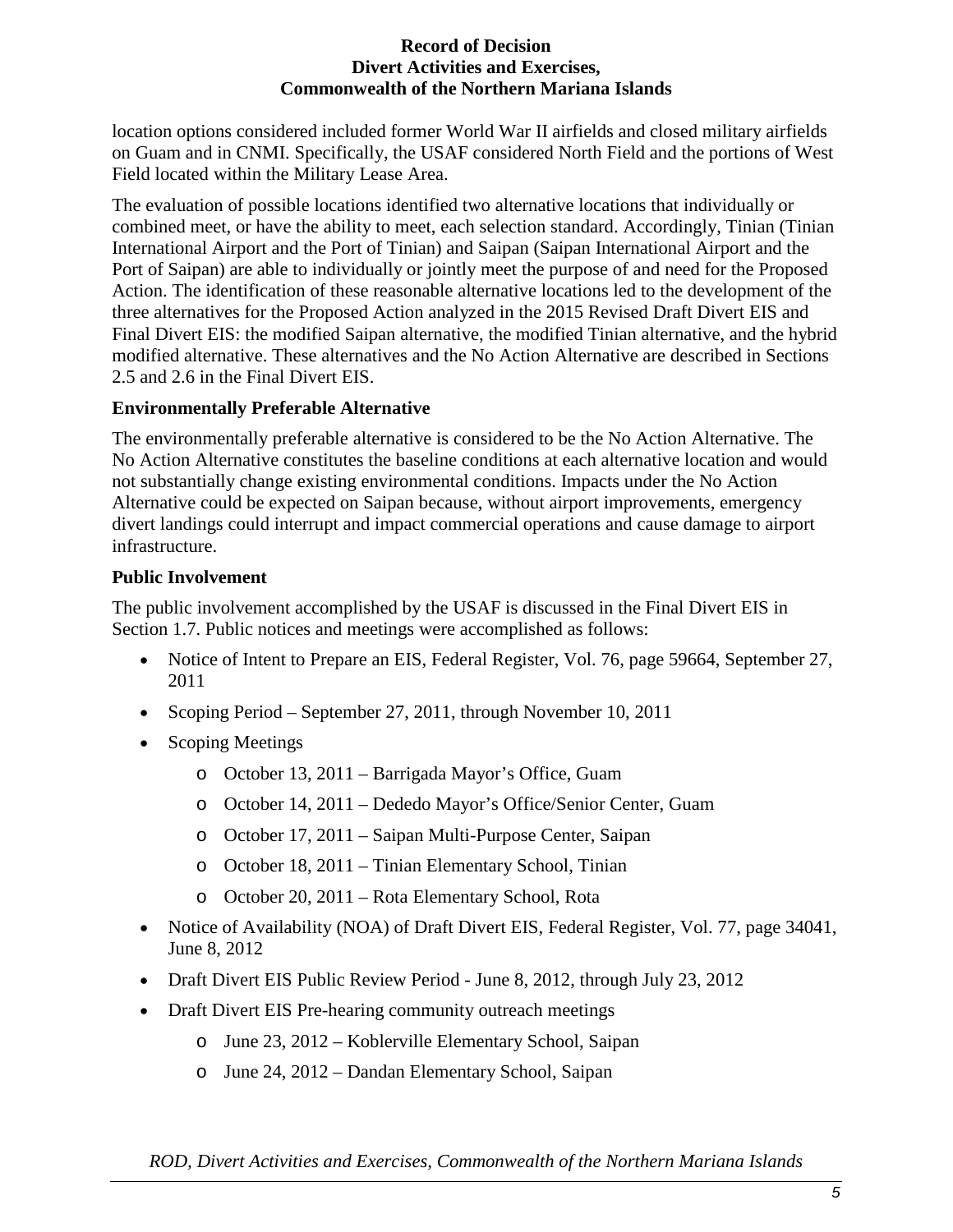- Draft Divert EIS Public Hearings
	- o June 25, 2012 Saipan Multi-Purpose Center, Saipan
	- o June 26, 2012 Tinian Elementary School, Tinian
- NOA of Revised Draft Divert EIS, Federal Register, Vol. 80, page 62526, October 16, 2015
- Revised Draft Divert EIS Public Review Period October 16, 2015, through December 14, 2015
- Revised Draft Divert EIS Public Meetings
	- o November 4, 2015 Northern Marianas College, Susupe, Saipan
	- o November 5, 2015 Tinian Elementary School, Tinian
- NOA of Final Divert EIS, Federal Register Vol. 81, page 66013, September 26, 2016.

During the 30-day wait period leading up to the signing of this ROD, the Environmental Protection Agency (EPA); Department of Interior, Office of Environmental Policy and Compliance (Insular Affairs); National Marine Fisheries Service (NMFS); and CNMI Bureau of Environmental and Coastal Quality (BECQ) submitted comments regarding the EIS. After full consideration of the letters from EPA and BECQ, the Air Force improved the discussion of its mitigation commitments regarding environmental resources identified as areas of concern. As requested by BECQ, the Air Force in conjunction with the U.S. Navy/Joint Region Marianas and the U.S. Marine Corps, will continue working closely with CNMI environmental agencies to minimize impacts and to refine the Divert Proposed Action. Mitigations will be refined using an adaptive management approach consistent with the Biological Resources Consultations, and will be based on information obtained during regular monitoring and inspections of infrastructure and activities included in the Divert Proposed Action. The Insular Affairs and NMFS letters expressed appreciation for cooperation and for developing a collaborative and communicative relationship with CNMI; no further actions were taken by the Air Force with regard to these letters. All four letters were made a part of the Air Force's administration record.

## **Interagency Consultation and Coordination**

As discussed in Section 1.7 of the Final Divert EIS, the USAF consulted and coordinated with Federal and commonwealth agencies and has maintained oral and written communication, as required, with Divert EIS interested stakeholders and the public throughout the EIS development process. Stakeholders include Federal, commonwealth, and local elected officials; regulatory representatives; and local nongovernmental organization stakeholder groups. In addition, USAF coordinated with local agencies that are relevant to the Proposed Action, such as the Commonwealth Ports Authority, the Commonwealth Utilities Corporation (CUC), and BECQ, throughout the Divert EIS development and planning process. Agencies involved in the development of the Final Divert EIS included formal cooperating agencies, and Federal, commonwealth, and local agencies responsible for participating in regulatory consultations and pursuant to other environmental regulations.

Cooperating agencies include the USN, USMC, and FAA. FAA's role as a cooperating agency in the Divert EIS stems from FAA's responsibilities pursuant to 49 United States Code (USC) § 40101 et seq. for civil aviation and regulation of air commerce in the interests of aviation safety and efficiency. FAA is a cooperating agency because it has special expertise and jurisdiction by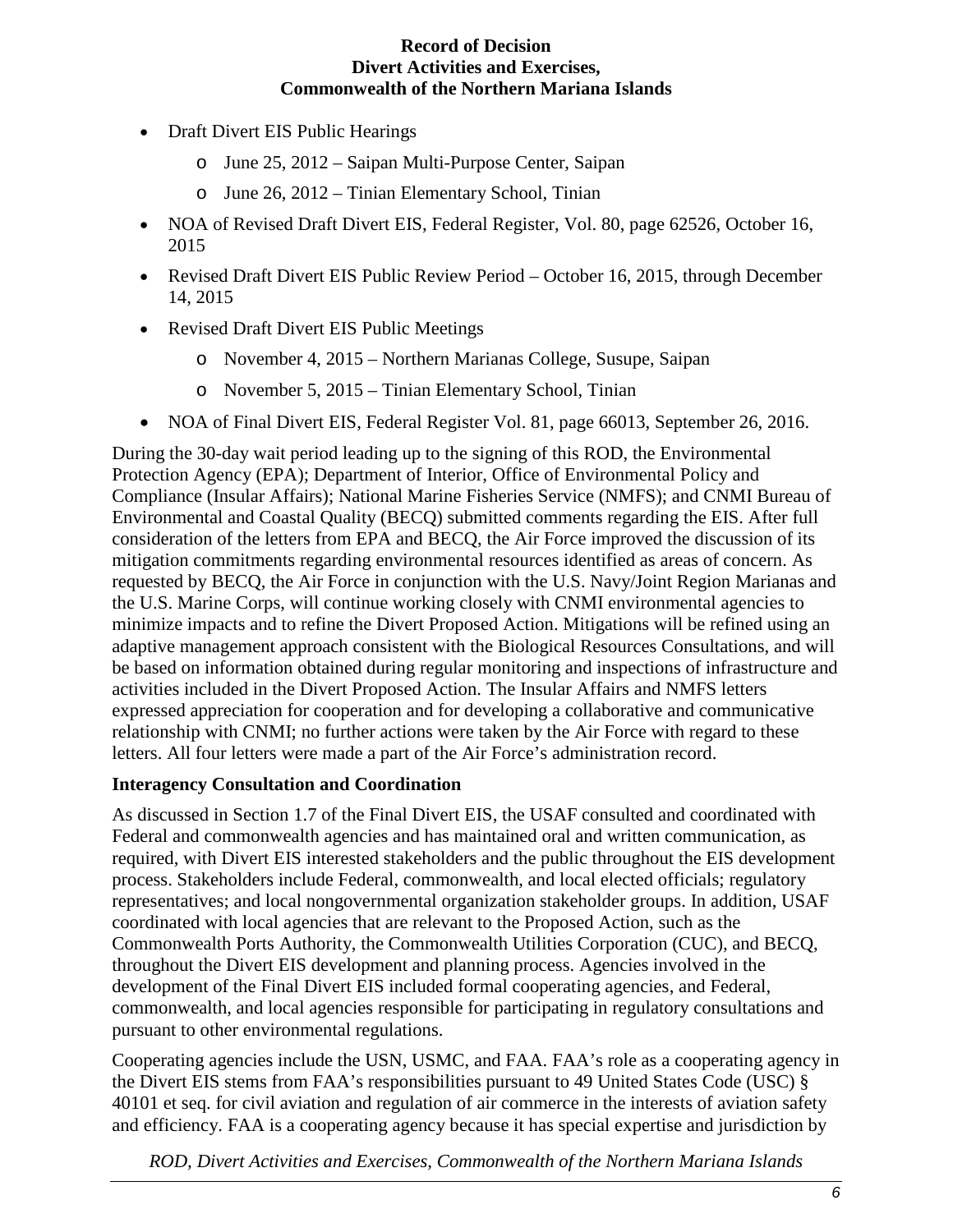law to approve proposed development at civilian airports. Correspondence with cooperating agencies is provided in Appendix A of the Final Divert EIS.

This decision's regulatory consultations with Federal, commonwealth, and local agencies included Section 7 consultation in compliance with the Endangered Species Act (ESA), Essential Fish Habitat (EFH) consultation in compliance with the Magnuson-Stevens Fishery Conservation and Management Act, and Section 106 consultation in compliance with the National Historic Preservation Action (NHPA).

# **ESA Consultation with U.S. Fish and Wildlife Service (USFWS) for Terrestrial Species**

The USAF prepared the Biological Assessment for Headquarters Pacific Air Forces Divert Activities and Exercises in Saipan in 2012 for proposed activities on Saipan. The USFWS issued the Biological Opinion for Divert Activities and Exercises at Saipan International Airport, CNMI in 2013. The USFWS issued an amendment to the Biological Opinion in 2015 that confirmed that the Modified Saipan Alternative is within the scope of the project considered in the 2013 Biological Opinion and the effects of the alternative are consistent with those analyzed in the 2013 Biological Opinion. The amended Biological Opinion also documented the USAF's commitment to conduct invasive species control on Tinian. Beyond the 2012 Biological Assessment, the USAF has integrated the requirements of NEPA and the ESA so that all procedures run concurrently. As such, in accordance with 50 CFR Section 402.06(a), the USAF intends to have the Divert EIS stand as the Biological Assessment for threatened and endangered species that could be affected by the project that were not addressed in the 2012 Biological Assessment.

# **ESA Consultation with USFWS for Marine Species**

In July 2015, the USAF requested that the USFWS concur with their determination that proposed activities on Tinian may affect, but were not likely to adversely affect, nesting green sea turtles and hawksbill sea turtles. The USFWS concurred with that determination in October 2015 in the amendment to the 2013 Biological Opinion.

## **ESA Consultation with National Marine Fisheries Service (NMFS) for Marine Species**

The USAF consulted with NMFS in 2012 under Section 7 of the ESA for potential effects on marine species, including listed sea turtles and marine mammals. The USAF sent correspondence to NMFS on October 3, 2012, informing them of the USAF determination that conducting divert activities and exercises on Saipan and Tinian may affect but is not likely to adversely affect marine species. After the 2012 Draft Divert EIS was released, the USAF received concurrence from NMFS on October 30, 2012, that divert activities are not likely to adversely affect marine species.

Since completion of the 2015 Revised Draft Divert EIS and the 2012 Draft Divert EIS, three species of coral, *Acropora globiceps*, *A. retusa*, and *Seriatopora aculeata*, and the Indo-West Pacific distinct population segment of the scalloped hammerhead shark *(Sphyrna lewini)* were listed as threatened and could occur in waters surrounding Saipan and Tinian. The USAF consulted with NMFS on potential impacts on these species for proposed actions on Tinian as the Preferred Alternative. The USAF sent a letter to NMFS on January 22, 2016, to request concurrence with the determination that the proposed action on Tinian may affect, but is not likely to adversely affect these threatened species. The NMFS communicated their concurrence in a letter dated March 28, 2016.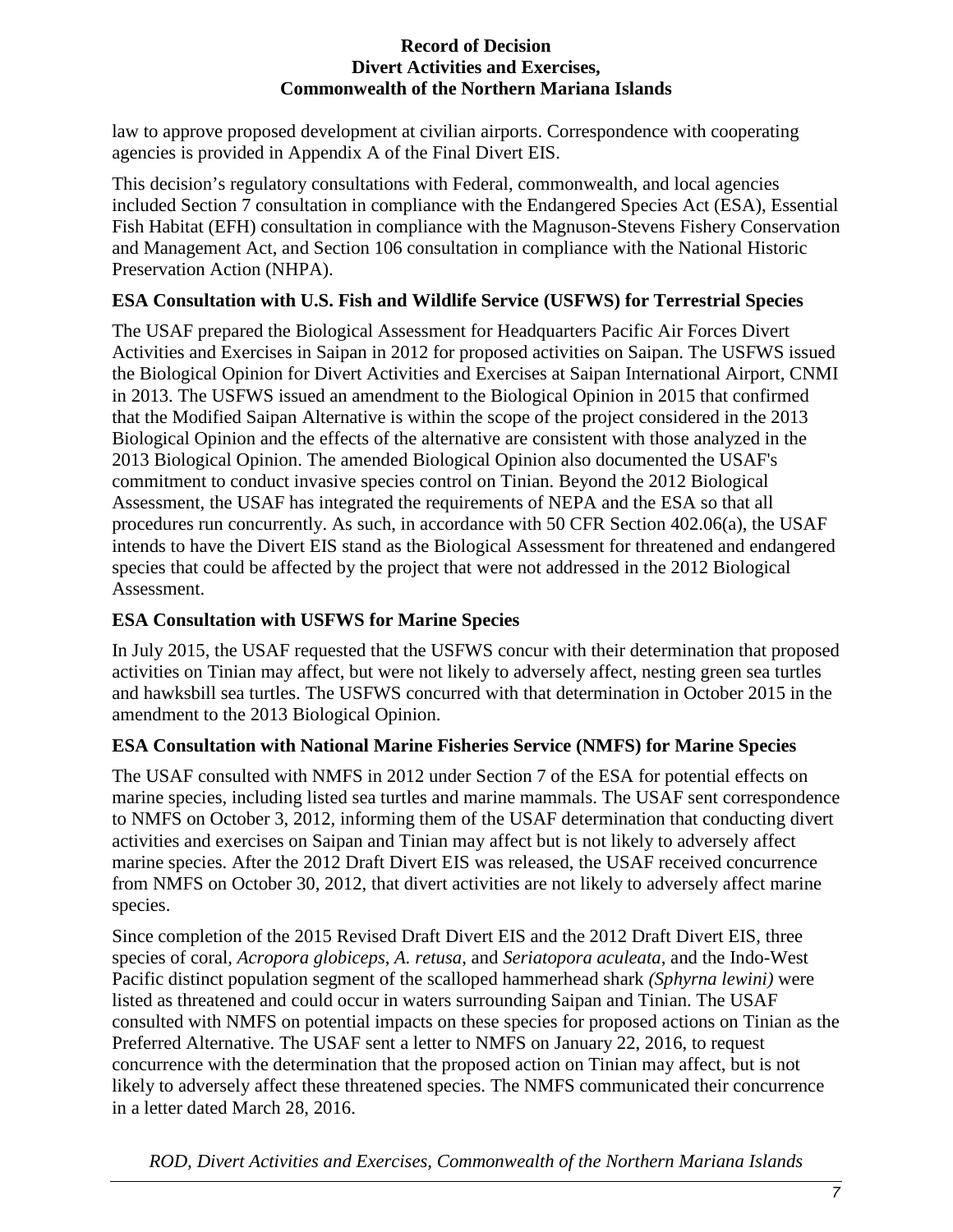# **EFH Consultation**

On November 24, 2015, NMFS provided comments on the 2015 Revised Draft Divert EIS and requested that USAF conduct EFH consultation in accordance with Section 305(b) of the Magnuson-Stevens Fishery Conservation and Management Act (16 USC §§1801–1883). The USAF prepared an EFH Assessment, which is provided in Appendix B of the Final Divert EIS, and provided additional information to NMFS regarding the proposed action and mitigation measures for sedimentation, runoff, and potential spills during construction. Based on the USAF commitments to adhere to stringent mitigation measures and to provide NMFS review of management plans, NMFS concluded in a letter dated April 12, 2016, that adverse impacts on EFH from the proposed action on Tinian would be minimal.

## **NHPA Section 106 Consultation**

The USAF consulted under Section 106 of the NHPA with the CNMI State Historic Preservation Office (SHPO), Advisory Council on Historic Preservation, National Park Service, Joint Region Marianas, FAA, CNMI Governor's office, CNMI Historic Preservation Review Board, and members of the public. The USAF initiated contact with the CNMI SHPO on February 1, 2012, prior to formal Section 106 consultation. The USAF initiated formal consultation pursuant to Section 106 of the NHPA on September 11, 2012, resulting in a finding of adverse effect on October 29, 2012. The USAF continued consultation on the modified alternatives analyzed in the 2015 Revised Draft Divert EIS on June 8, 2015, resulting in a finding of adverse effect on August 14, 2015. A Programmatic Agreement (PA) to resolve adverse effects was negotiated among consulting parties and was executed on June 28, 2016. The Divert PA stipulates USAF's responsibilities regarding the identification of and resolution of adverse effects to historic properties if Alternative 2- Modified Tinian Alternative is selected. Although the USAF consulted on the Modified Saipan Alternative and the Hybrid Modified Alternative during the Section 106 process, they were removed from the Divert PA upon request by the Office of the CNMI Governor after identification of Alternative 2 as the Preferred Alternative. Results of the Section 106 consultation and PA have been incorporated into the Final Divert EIS and this ROD. All materials related to Section 106 consultation are provided in Appendix D of the Final Divert EIS. Mitigations outlined in the PA are summarized below in Mitigation Measures.

## **Mitigation Measures**

Mitigation measures will be implemented to minimize, avoid, rectify, reduce, or compensate for potential impacts on specific resource areas (see the Final Divert EIS section 4.16 and Table 4.16-1). All mitigations will be included in a post-ROD Mitigation and Monitoring Plan (MMP) per 32 CFR 989.22(d). Mitigations are summarized below by applicable environmental resource category and are being adopted by this decision.

## *Noise*

- The USAF will restrict construction activities to between sunrise and sunset to reduce the annoyance to adjacent populations.
- Common measures such as using equipment exhaust mufflers will minimize noise impacts.
- Noise impacts will continue to be evaluated per the requirements outlined in FAA Order 1050-1E, Environmental Impacts, Policies and Procedures.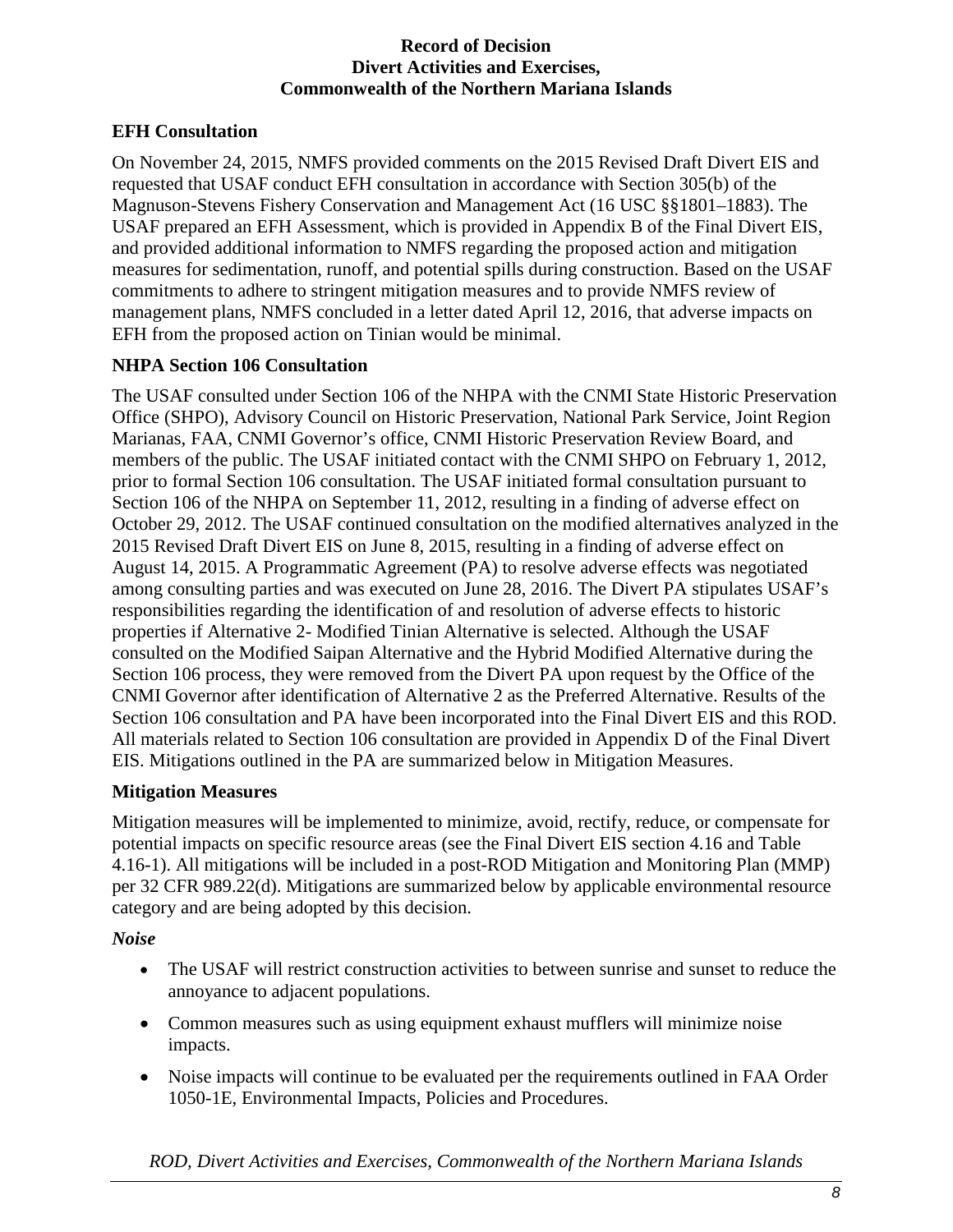# *Air Quality*

- Mitigation measures will be employed during construction to reduce and control fugitive dust and to suppress emissions. Specific fugitive dust control measures could include watering the construction surface and phasing work to limit dust, setting up wind fences to limit wind-blown dust, and limiting vehicle speed to 15 mph or less at construction sites on unpaved roads.
- The USAF will coordinate with CNMI Bureau of Environmental and Coastal Quality (BECQ) to obtain the necessary stationary source permits prior to commencing construction of any potential stationary source, to include the bulk fuel storage areas.

# *Airspace and Airfield Environment*

- The USAF will develop a Construction Safety Phasing Plan in accordance with Advisory Circular 150/5370-2F, *Operational Safety on Airports during Construction*.
- Temporary modification of aircraft movement procedures and/or adjusting construction schedule will occur during construction to deconflict airfield operations from use of construction equipment or vehicles immediately adjacent to the active parallel taxiway or runway, within the Runway Safety Area.
- Federal Aviation Regulation (FAR) Part 77 establishes the requirements to provide notice to the FAA of certain proposed construction or the alteration of existing structures and determination of obstructions impact on air navigation. Proposed infrastructure will be submitted to FAA in accordance with the FAR requirements; however, proposed infrastructure does not exceed any of the FAR Part 77 criteria.
- The USAF will develop a Safety Management System Plan for airfield operations.
- All fueling and defueling of aircraft must be conducted from fuel systems and fuel trucks in accordance with FAA Advisory Circular 150/5230-4 *Aircraft Fuel Storage, Handling, Training, and Dispensing on Airports*. In accordance with 14 CFR Part 139 requirements, only airlines, the fuel system operator, and fixed base operators are authorized to perform into-plane fueling services.

# *Geology and Soils*

- The USAF will follow standards for erosion and sediment control recommended by the 2006 CNMI and Guam Stormwater Management Manual.
- The USAF will keep waste materials, stockpiles, and building supplies tied down or covered to protect from wind or stormwater.
- The USAF will minimize grading, filling, clearing of vegetation or other disturbance of the soil during inclement weather and for the resulting period of time when the site is in a saturated, muddy or unstable condition.
- Construction will follow the guidelines provided in Federal and CNMI permitting processes
- A CNMI BECQ Noncommercial Earthmoving permit will be submitted prior to the start of any construction activities
- The USAF will develop and implement an Erosion and Sediment Control Plan.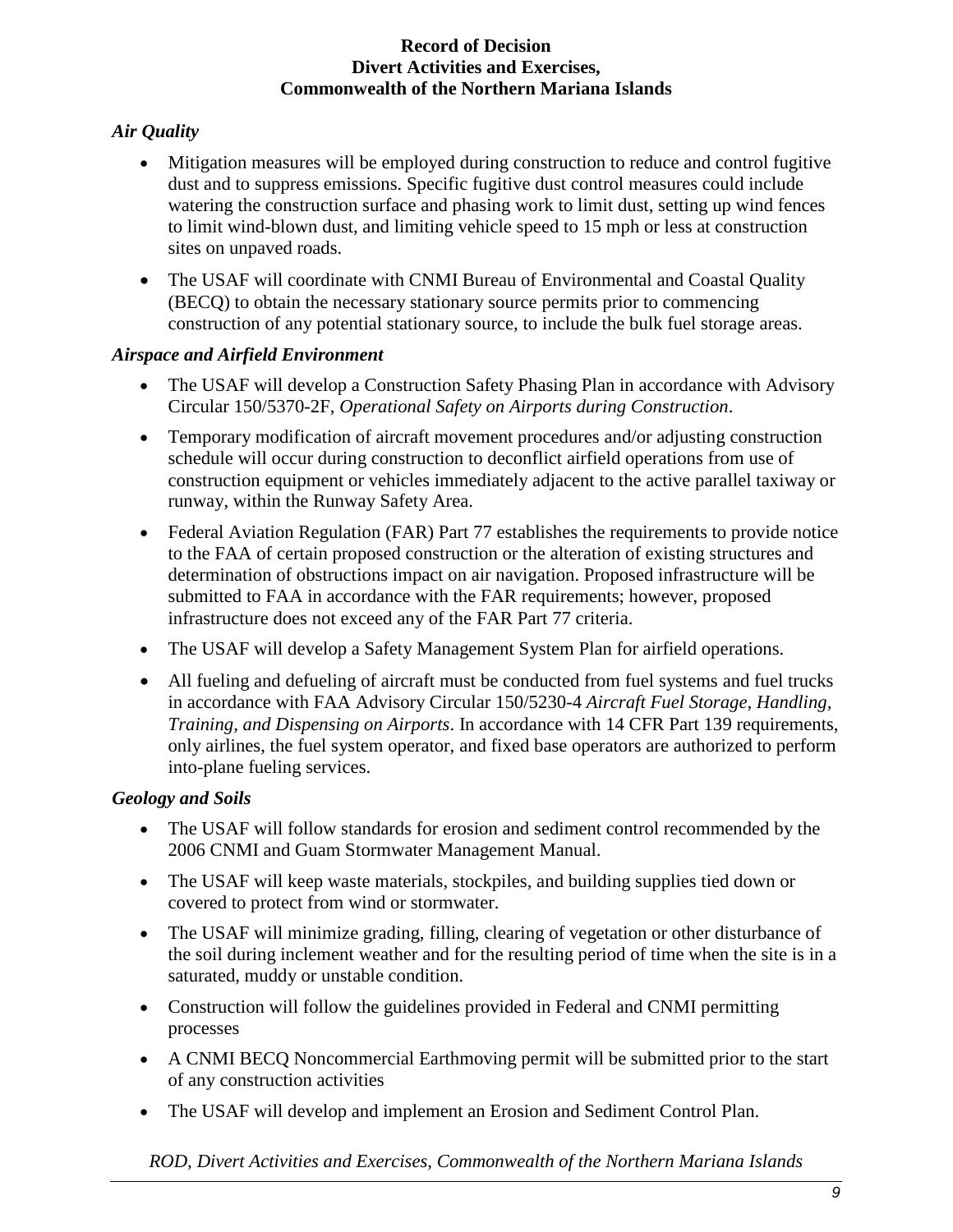- Because development would occur in Seismic Zone 3, all buildings and other structures will be designed and constructed to meet the engineering requirements in the 2012 International Building Code.
- Structures will be able to withstand maximum winds of at least 155 mph and withstand the minimum horizontal and uplift pressures set forth in the regulations adopted by the Building Safety Official in accordance with the CNMI Building Safety Code.

## *Water Resources*

- The USAF will ensure that any stormwater runoff or release from the project is consistent with CNMI Water Quality Standards.
- The USAF will manage stormwater runoff during construction and for operation of the proposed facilities after construction is complete in compliance with a U.S. Environmental Protection Agency (USEPA) National Pollutant Discharge Elimination System (NPDES) permit and continue coordination with BECQ
- A Stormwater Pollution Prevention Plan (SWPPP) will be developed to support the NPDES permits in compliance with USEPA and BECQ Guidelines.
- The USAF will design all construction site stormwater management measures to accommodate (safely convey without creating erosive conditions) the 10-year frequency storm.
- The USAF site-specific stormwater management measures will include some, or all, of the following to manage stormwater runoff from the 10-year frequency storm: stabilized construction entrances, silt fencing, berms and swales, check dams, vegetated channels, basins and traps, stabilization, erosion control blankets, inlet protection, outlet protection, and level spreaders.
- The USAF will seek to include performance standards, as recommended by the 2006 CNMI and Guam Stormwater Management Manual, to the maximum extent technically feasible, in the design of the project.
- The USAF will focus on the use of strategically placed berms to intercept surface water flows from impervious surfaces and promote rapid infiltration to maintain predevelopment hydrological conditions and avoid an increase in the runoff of sediment and fresh water.
- The USAF will implement low-impact development (LID) technologies for stormwater management which would be consistent with LID requirements of UFC 3-210-01 *Low Impact Development.*
- Stormwater management systems will be designed to capture, at a minimum, the 95th percentile rainfall event. The stormwater management system and features, developed consistent with UFC 3-210-01 *Low Impact Development,* will also be designed to meet water quality criteria, overland erosion and channel protection criteria, overbank flood control/receiving stream criteria, and recharge criteria. A downstream analysis will also be conducted.
- Prior to the start of construction, baseline percolation rates and other parameters necessary to properly design and permit the stormwater management system will be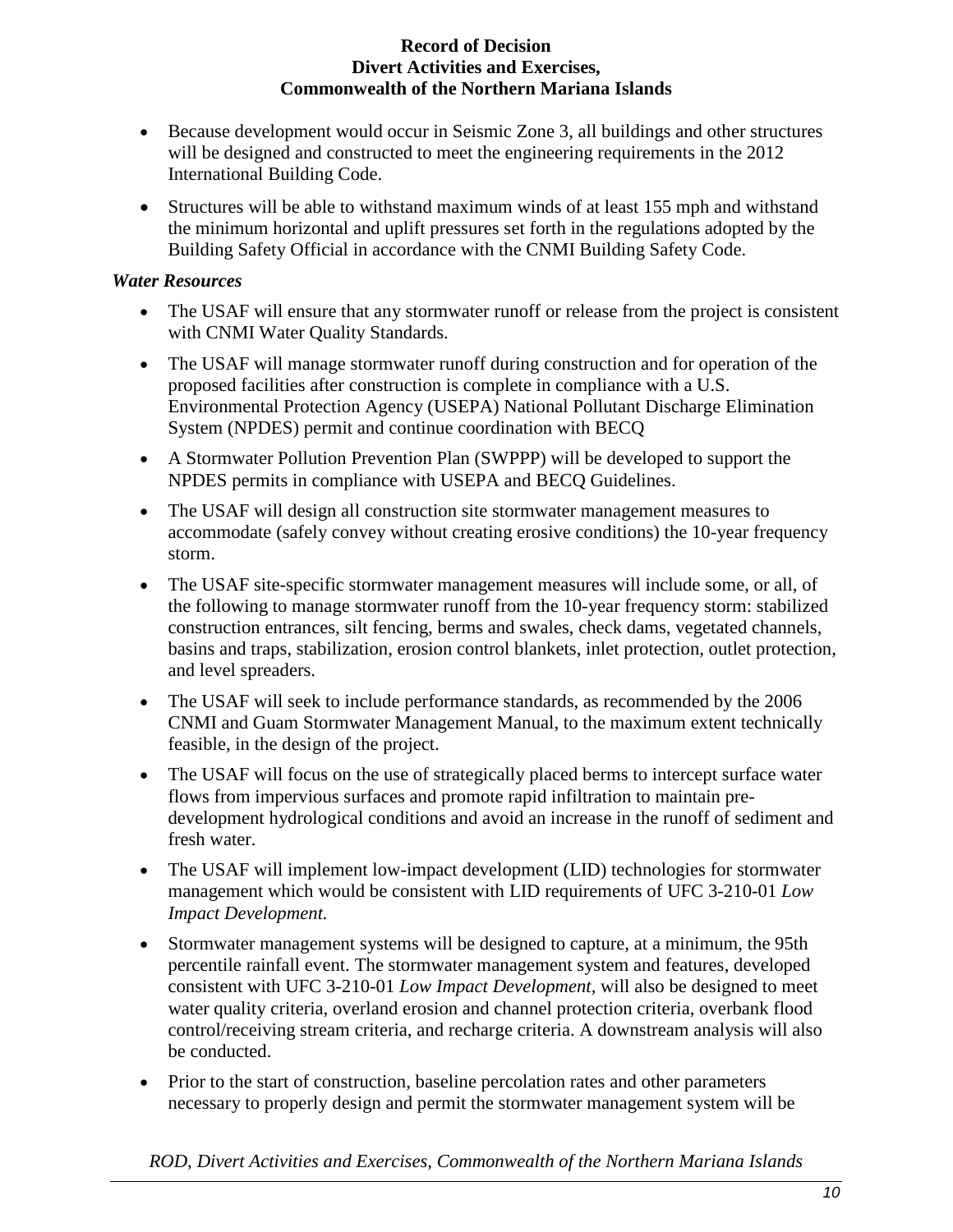measured at the areas proposed for construction. Preconstruction water quality also will be measured.

- Should additional potential impacts be identified during baseline sampling, the USAF will coordinate with the Natural Resources Trustees, BECQ, and USEPA Region 9, the permitting authority, to ensure resources are appropriately protected.
- All stormwater management structures and practices will be inspected and maintained during all stages of the construction process in accordance with the SWPPP and CNMI regulations to ensure proper function. Inspections will be conducted by on-site USAF or contractor personnel. At a minimum, those inspections will occur following major rainfall events to ensure that stormwater control structures are functioning as designed and remain effective. During events that cause sufficient surface flows, water quality will be sampled at the outfall of existing drainage systems.
- The USAF will implement an adaptive management approach that would be based on information obtained during regular monitoring and inspection of construction stormwater management controls.
- The USAF will identify any structures that are damaged or are not functioning in accordance with applicable standards and repair them.
- The USAF will follow Engineering Technical Letter (ETL) 14-1 *Construction and Operation and Maintenance Guidance for Storm Water Systems*.
- The USAF will conduct post-construction site visits to inspect the system and assess the as-built LID features and validate if they have been constructed according to plans and specifications.
- All stormwater management structures and practices will be inspected and maintained in accordance with the SWPPP and CNMI regulations to ensure proper function. Inspections will be conducted by on-site USAF or contractor personnel. At a minimum, those inspections will occur following major rainfall events to ensure that stormwater control structures are functioning as designed and remain effective. During events that cause sufficient surface flows, water quality will be sampled at the outfall of the airport stormwater drainage system.
- The USAF will also implement an adaptive management approach that would be based on information obtained during regular monitoring and inspection of permanent stormwater management controls. The USAF will identify any structures that are damaged or are not functioning in accordance with applicable standards and repair them.
- The USAF will follow ETL 14-1 *Construction and Operation and Maintenance Guidance for Storm Water Systems* which provides inspection checklists and schedules for each type of stormwater management control.

# *Terrestrial Biological Resources*

• To comply with the Migratory Bird Treaty Act, surveys and/or monitoring for nesting birds will be conducted during construction and implementation and areas where active nests are found will be avoided, or other measures will be taken to help minimize harm to any migratory birds.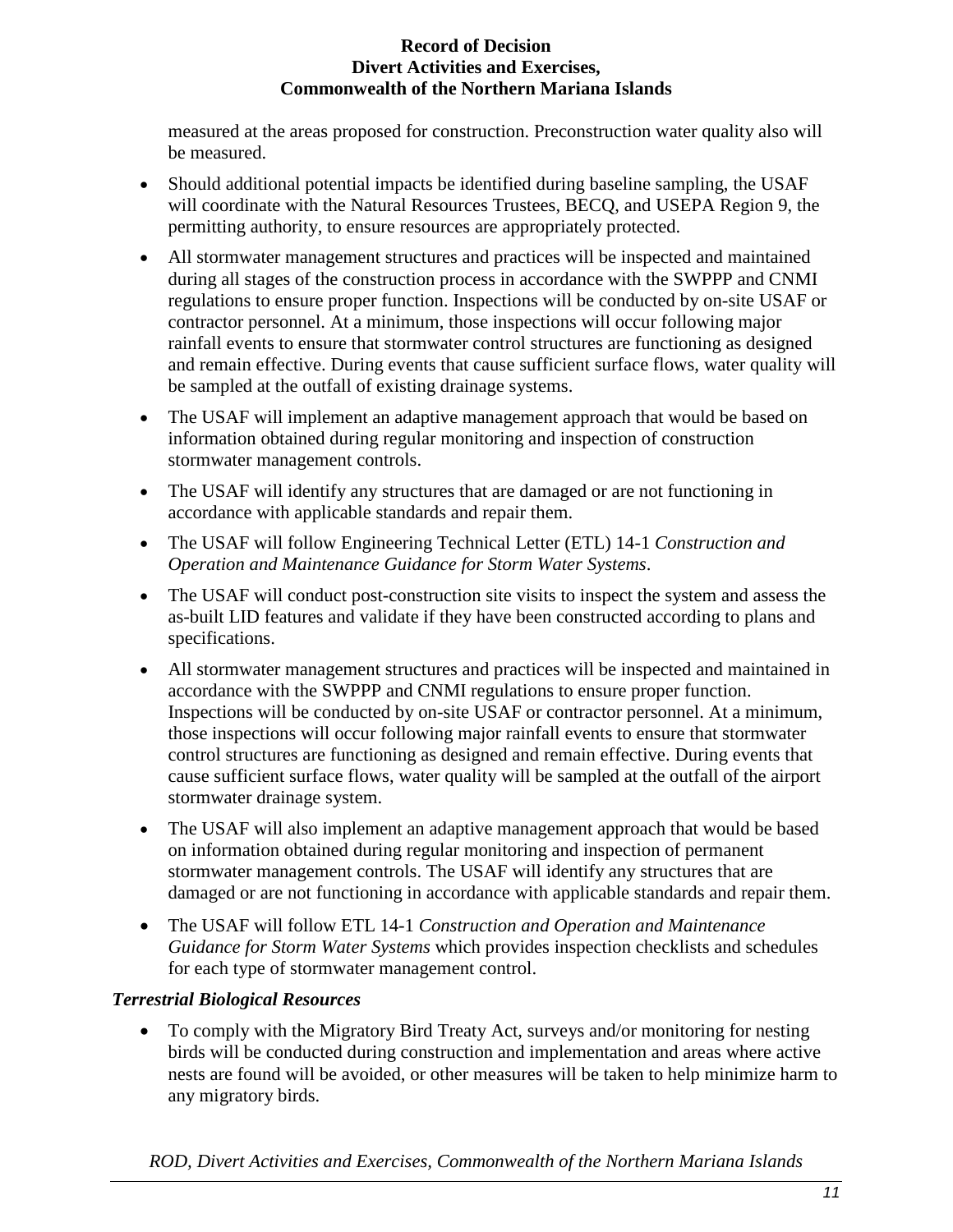As further described in the *Biological Opinion for Divert Activities and Exercises at Saipan International Airport, CNMI*, which is contained in Appendix B of the Final Divert EIS, the USAF will implement the following measures to prevent the spread of brown tree snakes and other invasive species:

- Inspect 100 percent of all outgoing cargo and aircraft that are leaving from Guam associated with the Divert project, and conduct 100-percent redundant inspections upon arrival in the CNMI.
- Route inbound personnel and cargo for tactical approach exercises or humanitarian operations (that require an uninterrupted flow of events) directly to CNMI training locations to avoid Guam seaports and airfields. If Guam cannot be avoided, the USAF will implement appropriate interdiction methods that may include redundant inspections or other interdiction methods.
- Establish and maintain snake-free quarantine areas (barriers) for cargo traveling from Guam to CNMI and other brown tree snake-free areas. Standard operating procedures will be developed in cooperation with the USFWS, U.S. Geological Survey, Fort Collins Science Center, Invasive Species Science Branch, and the U.S. Department of Agriculture (USDA)-Wildlife Services (WS) to ensure risk to trust resources is adequately minimized. If risks are not adequately minimized, additional recommendations will be provided for incorporation into the protocols until the USAF and USFWS mutually agree the risk has been minimized. The USFWS, USAF, and other appropriate parties will meet, if necessary, to resolve concerns such that the protocols ensure risk is adequately minimized.
- Develop procedures and protocols specific to Divert training events that will support a rapid response action in the event of a brown tree snake sighting resulting from Divert activities, and provide agreed-upon logistical support as needed.
- Working in collaboration with the USFWS and USDA-WS, decide how best to implement the Brown Tree snake Control Plan (BTS TWG 2009, 37 pp.) relevant to Divert activities.
- Provide invasive species awareness training for all military and contractor personnel prior to all training activities.
- Coordinate closely with the USFWS, USDA, CNMI Department of Land and Natural Resources (DLNR), and Joint Region Marianas staff responsible for managing their brown tree snake program, on planning for training activities in the CNMI.
- A Hazard Analysis Critical Control Point plan will be developed and implemented to reduce or eliminate the spread of unwanted species during specific processes or practices or in materials or products.
- The USAF is a participating agency in the development of the Micronesia Biosecurity Plan.<sup>[1](#page-11-0)</sup> Once completed, any portions of the Micronesia Biosecurity Plan determined to be

<span id="page-11-0"></span> $\overline{a}$ 1 Since completion of the *Biological Opinion for Divert Activities and Exercises at Saipan International Airport, CNMI*, the Micronesia Biosecurity Plan has been renamed to the Regional Biosecurity Plan for Micronesia and Hawaii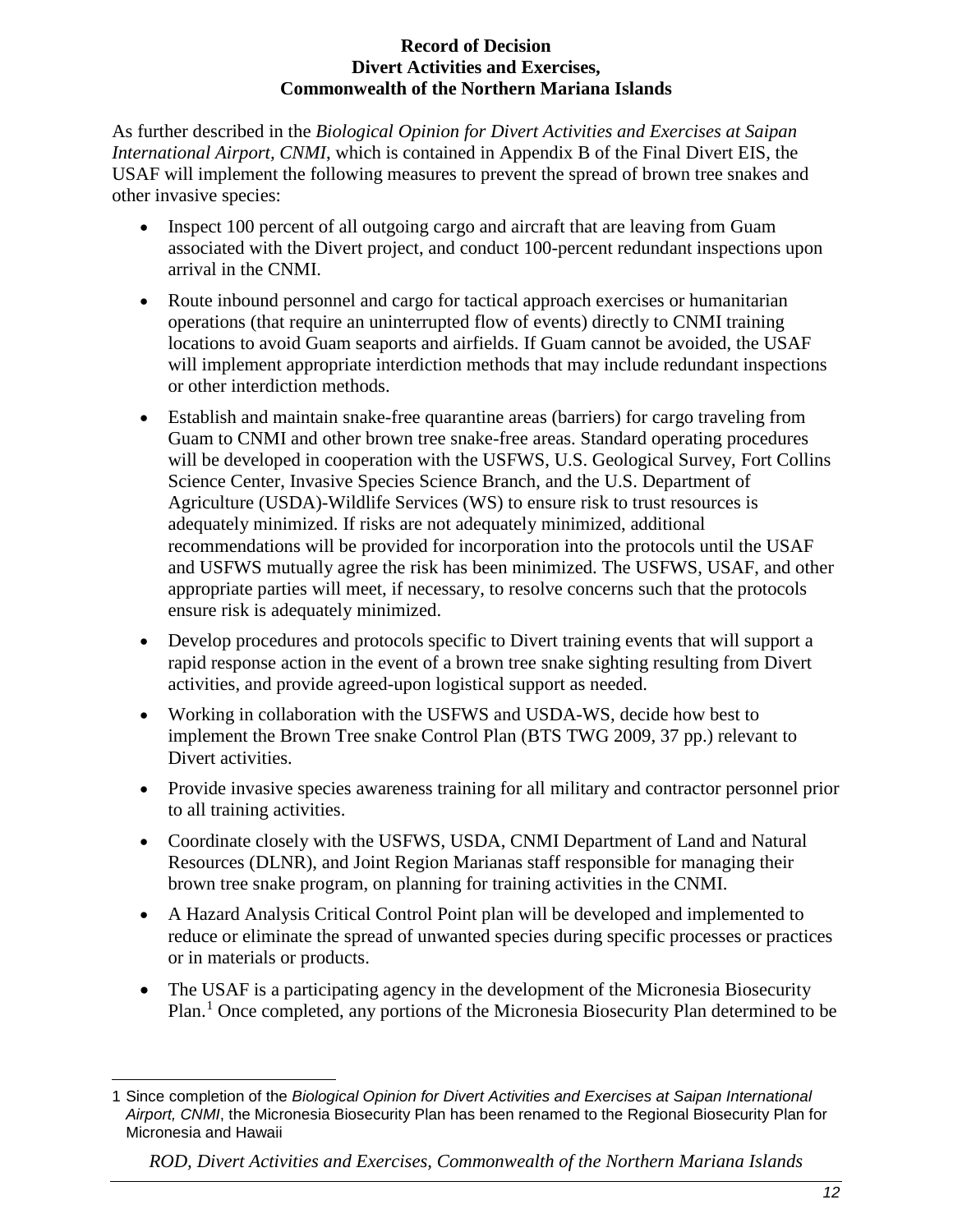applicable to Divert construction and training activities will be implemented when such procedures do not unduly interfere with military training.

## *Cultural Resources*

As further described in the *Programmatic Agreement among the Pacific Air Forces, Directorate of the Strategy, Plans, and Programs, the Commonwealth of the Northern Mariana Islands State Historic Preservation Office, and the Advisory Council on Historic Preservation Regarding the Proposed Construction and Operation of Divert Activities and Exercises within the Commonwealth of the Northern Mariana Islands,* which is contained in Appendix D of the Final Divert EIS, the USAF will implement the following measures to resolve adverse effects to historic properties:

- The USAF will perform cultural resource investigations in the West Field area. The inventory will be conducted within 12 months of executing the ROD. The investigations will assess the extent and condition of cultural resources associated with the known historic contexts at West Field and evaluate the resources for National Register of Historic Place (NRHP) eligibility. Completion of the inventory will include development of a research design and a survey report.
- The USAF will develop a plan to document and interpret extant historic features of West Field for the public, particularly the history of the 58th Bombardment Wing's use of the field and will seek public input on the plan. Possible interpretive products include but are not limited to signage at publicly accessible historic features, printed brochures, airport exhibits and/or displays and electronic products.
- Consistent with the PA, the USAF will propose to the DOD Historic Preservation Working Group that the curation of archaeological materials from DOD activities in the CNMI be a recurring agenda item. The USAF will coordinate with the CNMI concerning curation management of USAF collections as the Undertaking proceeds and provide updates to the Historic Preservation Working Group.
- Any materials recovered will be stored in a repository determined by the USAF and property owner (CPA) in consultation with and approval from the SHPO. Materials will be temporarily curated by USAF in facilities meeting 36 CFR §79 standards until such time the materials can be transferred to a facility within CNMI that meets these standards.
- The USAF will provide qualified archaeologists to monitor all ground-disturbing activities during construction of facilities associated with the Undertaking. In the event unanticipated archaeological materials are discovered through construction activities, the USAF will follow procedures outlined in the PA.
- If archaeological materials are discovered or unanticipated effects on historic properties are determined, the USAF will follow the procedures outlined in 36 CFR 800.13 for postreview discoveries.
- If human skeletal remains (or remains thought to be human) are found during the Undertaking, the USAF will follow procedures in the PA for initial discovery, preliminary identification, and identification.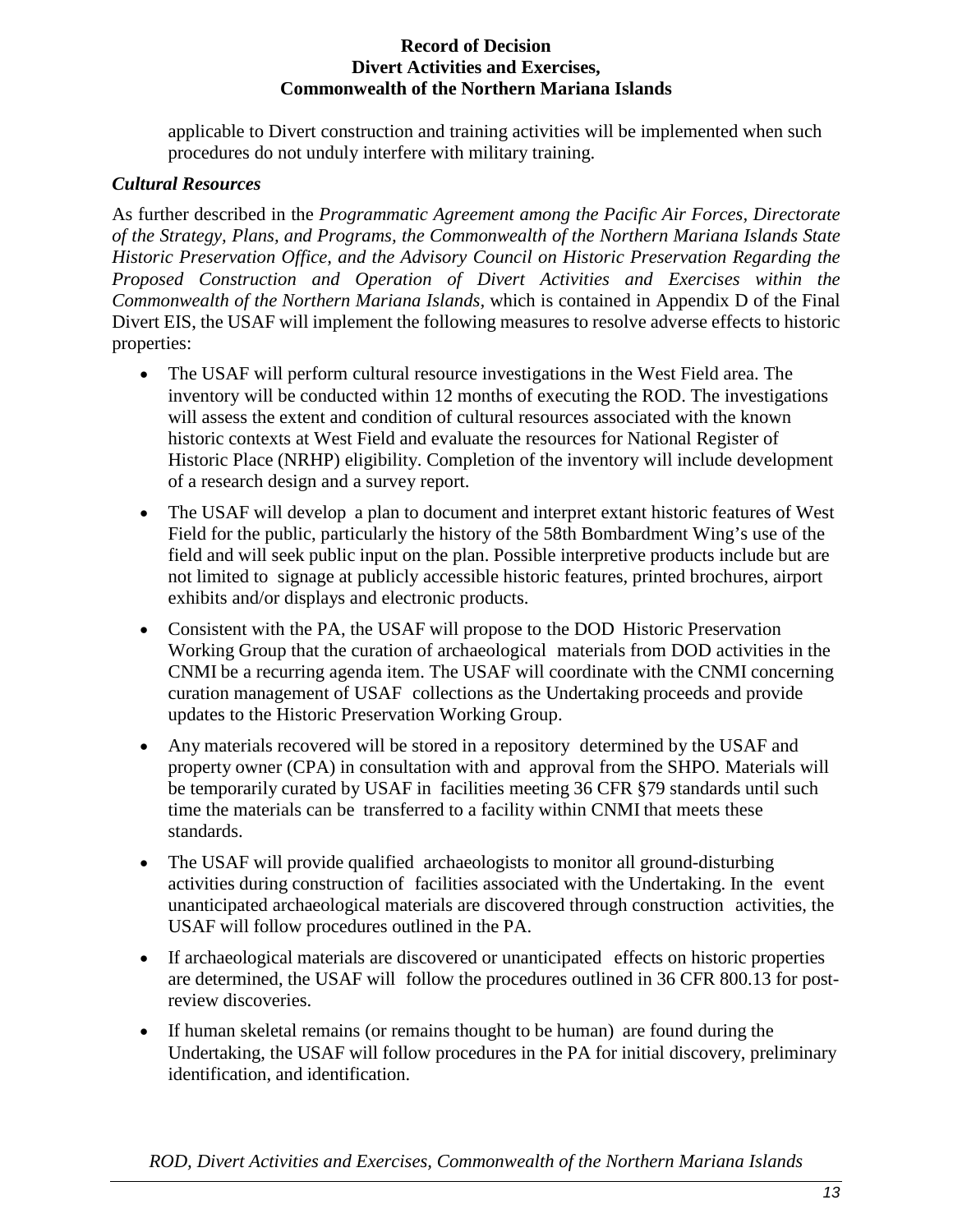- While temporarily curated by the USAF, and under an appropriate loan agreement, USAF will make available to CNMI a selection of display quality artifacts, if any such artifacts are acquired during the Undertaking, for displays and educational purposes.
- The USAF will include in all applicable construction contracts relating to the Undertaking language stipulating that temporary fencing be placed around standing historic structures, archaeological sites, or other known contributing elements to historic properties that are immediately adjacent to areas of construction to help prevent inadvertent damage. The USAF will coordinate with the FAA and CPA any fencing within the airport boundary prior to implementation to assure FAA safety and design standards are not compromised.

## *Land Use*

• USAF will apply for a Coastal Resources Management (CRM) permit from BECQ, and follow procedures identified in the permit, for all actions that occur wholly or partially within an Area of Potential Concern.

## *Hazardous Materials and Wastes*

- All proposed fuels infrastructure will be constructed according to the most stringent applicable Federal and CNMI requirements for spill prevention and control.
- The USAF will develop and implement a Spill Prevention Countermeasure and Control (SPCC) Plan to control the potential for contamination from the unlikely event of a spill. All fuel tanks constructed will include secondary containment to eliminate the potential for spills that could ultimately find their way into nearshore waters.
- The SPCC Plan will be prepared, maintained, and implemented to prevent, control, counteract, and report all spills. The SPCC Plan will provide measures to prevent, and to the maximum extent practicable, to remove a worst case discharge from the facility.
- The USAF will also develop a Facility Response Plan which will address an accidental "catastrophic" spill and will minimize potential impacts from such a spill.
- The USAF will follow Technical Order 37-1-1, *General Operations and Inspection of Installed Fuel Storage and Dispensing Systems,* and UFC 3-460-03, *Operation and Maintenance: Maintenance of Petroleum Facilities*.
- All hazardous materials will be imported, collected, stored and handled in accordance with applicable Federal, CNMI, and USAF hazardous materials management regulations.
- Contractors will be responsible for the storage, handling, and disposal of hazardous wastes in accordance with Federal, CNMI, and USAF hazardous waste management regulations. All collection, storage, and management of hazardous wastes by the contractor will be defined in the actual contract with the contractor, in coordination with CPA and the CNMI government, including BECQ, the Tinian Mayor's office, and the Department of Public Works.
- Contractors will obtain an Aboveground Storage Tank (AST) Permit to Install and an AST Permit to Operate from the CNMI BECQ for all ASTs needed to support construction.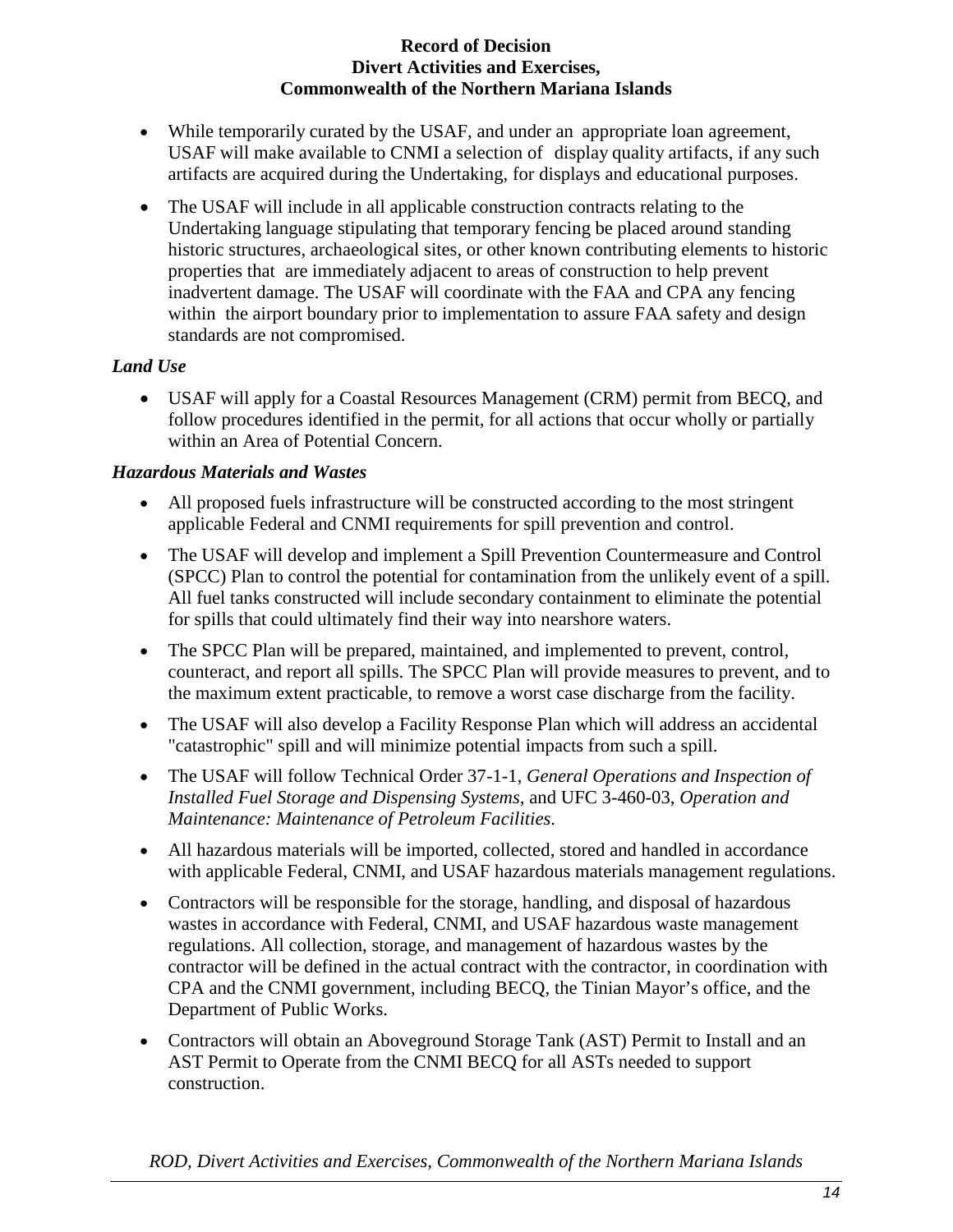- Prior to conducting any soil-disturbing activities, a visual survey of the areas proposed to be disturbed will be conducted.
- If environmental contamination is discovered during construction, the contractor will immediately stop work at the affected area, report the discovery to the USAF, property owner, and CNMI, as necessary, and implement appropriate safety measures.
- If potential asbestos containing materials (ACMs) are observed, the applicable sites will be classified as areas with potential asbestos-containing soils/materials. If potential ACMs are not observed during the visual survey, construction will move forward as planned.
- If any potential ACMs are encountered during the soil-disturbing activities, all site work will cease and the site will be re-evaluated.
- Any ACMs encountered during soil-disturbing activities will be handled in accordance with established Federal, CNMI, and USAF regulations and will be disposed of at an asbestos-permitted landfill.
- The USAF will not use ACMs for proposed construction.
- Should debris containing potential lead based paint (LBP) be discovered during the survey, site preparation, or excavation, work will stop immediately and measures will be taken to secure the area and prevent the release of lead.
- Debris containing LBP will be removed and disposed of in accordance with applicable Federal and CNMI regulations.
- Structures proposed for construction will not contain LBP.
- The proposed airfield pavement areas will not contain LBP.
- If any potential polychlorinated biphenyl (PCB)-containing equipment not labeled PCBfree or missing date-of-manufacture labels requires removal, then this equipment will be removed and handled in accordance with Federal and CNMI hazardous waste regulations.
- Radon-resistant construction techniques will be implemented during construction to reduce the potential for radon intrusion during occupancy, as applicable.
- The USAF will periodically test facilities that have known radon intrusion issues based on location to verify that no unacceptable radon gas buildup occurs. As appropriate, radon gas removal equipment will be installed at buildings that consistently show indoor radon levels greater than 4 pCi/L.

## *Infrastructure and Utilities*

- Waste will be recycled per Executive Order (EO) 13693, *Planning for Federal Sustainability in the Next Decade,* and DOD requirements.
- Waste from vegetation clearing for construction will be composted, as practicable.
- The USAF will obtain all necessary permits for solid waste management and processing, including recycling, and green waste processing. Required permits could include the BECQ Solid Waste Collection and Solid Waste Processing permits.
- Contractors hired for the various construction projects will be responsible for the removal and disposal of their construction wastes generated on site.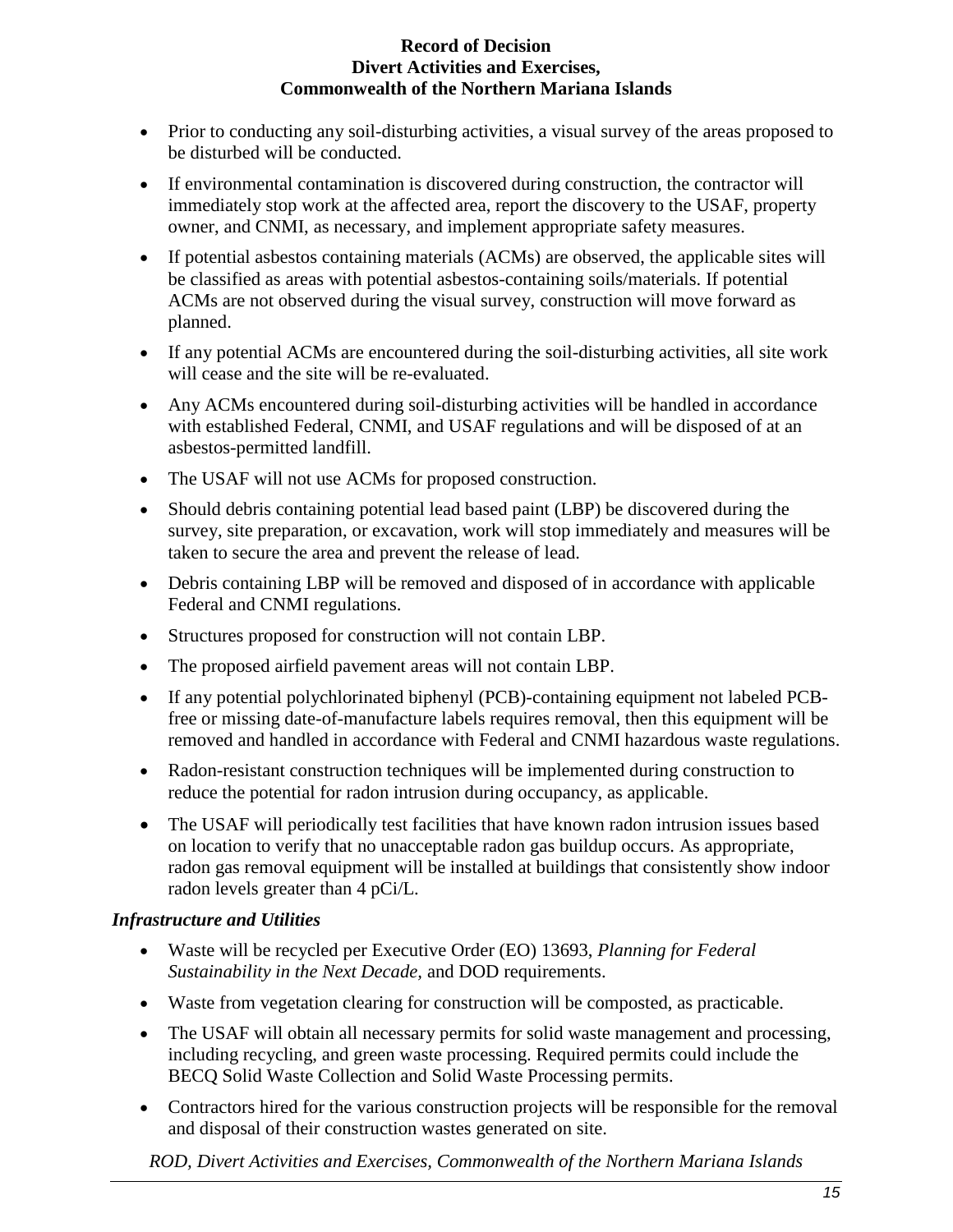- DOD Energy Conservation goals will be considered during design.
- The USAF will coordinate with local regulatory authorities and Commonwealth Utilities Corporation (CUC) to avoid any localized impacts on the water supply during construction and implementation.
- The USAF will recycle materials generated during exercises per EO 13693, *Planning for Federal Sustainability in the Next Decade,* and DOD requirements.
- The USAF will install two water wells to meet its water requirements, each approximately 350 feet deep. The USAF will coordinate well installation and operation with CPA, CUC, and BECQ to prevent impacts to CUC water supplies during times the USAF wells are used.
- The wells will be positioned to lessen aquifer drawdown and minimize any increase in water salinity. The design and permitting of water wells will follow CNMI BECQ Well Regulations.
- The USAF will coordinate with CPA, CUC, and BECO during the first project design to develop pumping rates from the water wells and will manage draw rates from the existing and proposed wells through monitoring and potential reporting measures to help ensure that water supply is not exceeded. The USAF will explore an acceptable means of formalizing coordination with CPA, CUC, and BECQ to ensure monitoring and potential reporting measures are developed to avoid or minimize any potential adverse impacts to the public water supply. If necessary, water well installation and construction of water storage tanks can be prioritized as the first construction project to offset any shortage of water supply.

## *Socioeconomics and Environmental Justice*

- USAF personnel and their contractors will coordinate with local hotels to secure the required number of hotel rooms prior to proposed use (e.g., during construction or during exercises).
- The USAF will negotiate an agreement with CPA to address potential impacts on the airport aircraft rescue and firefighting (ARFF) capabilities due to an increase in personnel and aircraft.
- The construction contractor will be responsible for medical care for construction personnel.

# *Human Health and Safety*

- Construction and fuel contractors must adhere to applicable Federal and CNMI health and safety regulations.
- Construction and fuel workers will be required to wear protective gear such as ear protection, steel-toed boots, hard hats, gloves, and other appropriate safety gear.
- Construction areas will be fenced and appropriately marked with signs to prevent trespassing.
- Construction and fuel contractors will be required to establish, maintain and comply with health and safety programs for their employees.